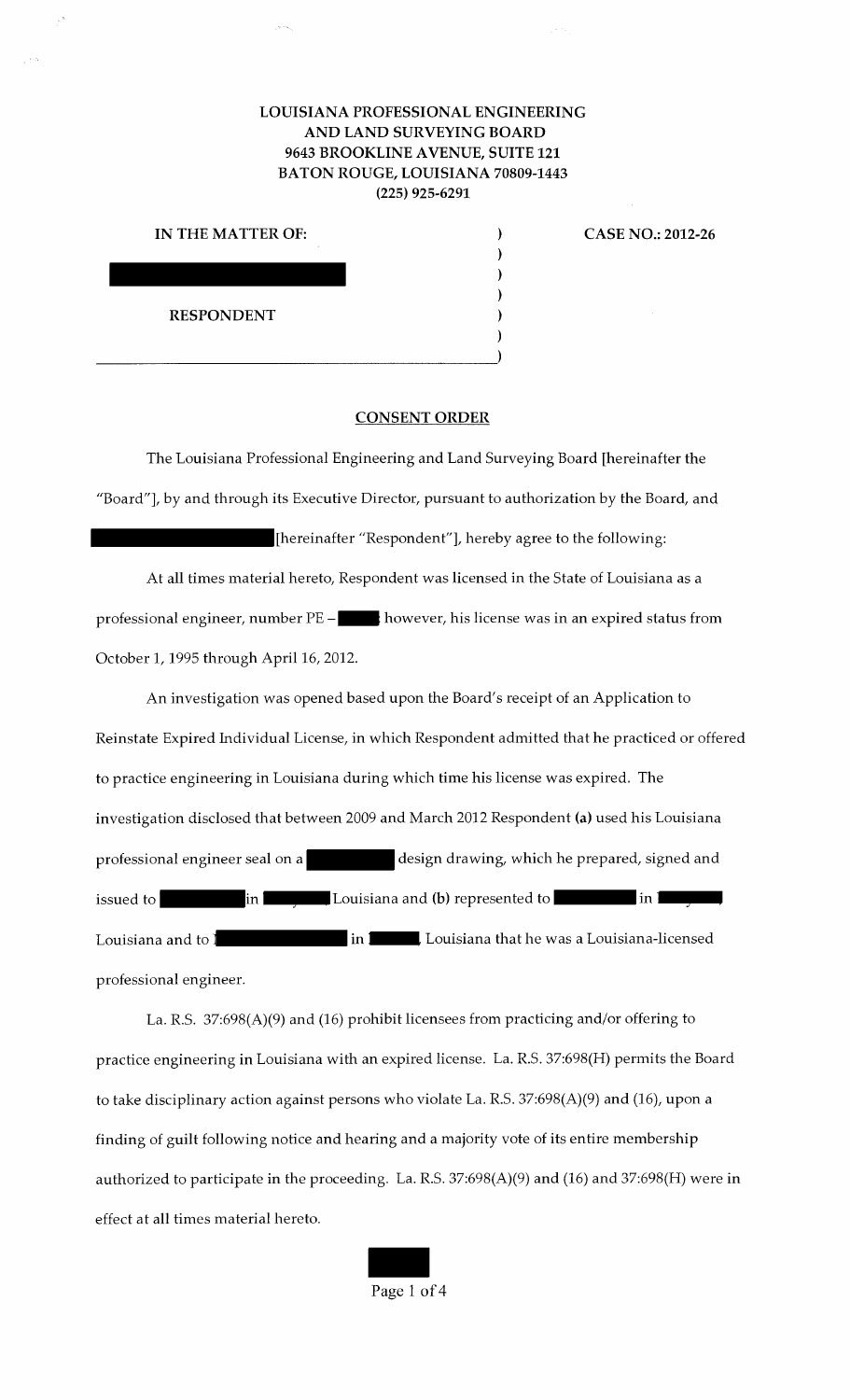It is undisputed that Respondent's license to practice and/or offer to practice engineering in Louisiana was in an expired status from October 1, 1995 through April 16, 2012 and that during this time period Respondent practiced and/or offered to practice engineering in Louisiana.

By letter dated June 27, 2012, the Board gave notice to Respondent that it was considering the preferral of charges against Respondent on the grounds that he may have violated La. R.S. 37:698(A)(9) and (16), relative to practicing and/or offering to practice engineering in Louisiana with an expired license.

Wishing to dispense with the need for further disciplinary action and to conclude the instant proceeding without further delay and expense, for the purpose of this proceeding only, Respondent and the Board do hereby enter into this Consent Order, in which Respondent of his own free will consents to the issuance of a Consent Order by the Board, wherein Respondent agrees to (a) pay a fine of five hundred (\$500.00) dollars, (b) pay administrative costs of seven hundred fifty six and 67/100 (\$756.67) dollars, (c) pay past unpaid renewal fees of one thousand twenty (\$1,020) dollars, (d) successfully complete the Board's online Louisiana Laws and Rules Quiz, (e) successfully complete the Board's online Louisiana Professionalism and Ethics Quiz, and (f) the publication of this Consent Order on the Board's website and a summary of this matter in the Board's official journal, the Louisiana Engineer and Surveyor Journal, without identifying Respondent by name.

Respondent admits to violations of the referenced laws and/or rules regarding the practicing of and/or offering to practice engineering in Louisiana with an expired license. Respondent acknowledges awareness of said laws and/or rules and states that he will comply with all applicable laws and rules henceforth. Respondent has been advised of his right to be represented by counsel before the Board and/or to appear at any hearing personally or by counsel and present witnesses and evidence in his own behalf, and he hereby waives this right and his right to appeal; and he states affirmatively that he has been afforded all administrative remedies due him under the law.

Therefore, in consideration of the foregoing and by signing this Consent Order, Respondent does hereby waive his right to a hearing before the Board, to the presenting of

Page 2 of 4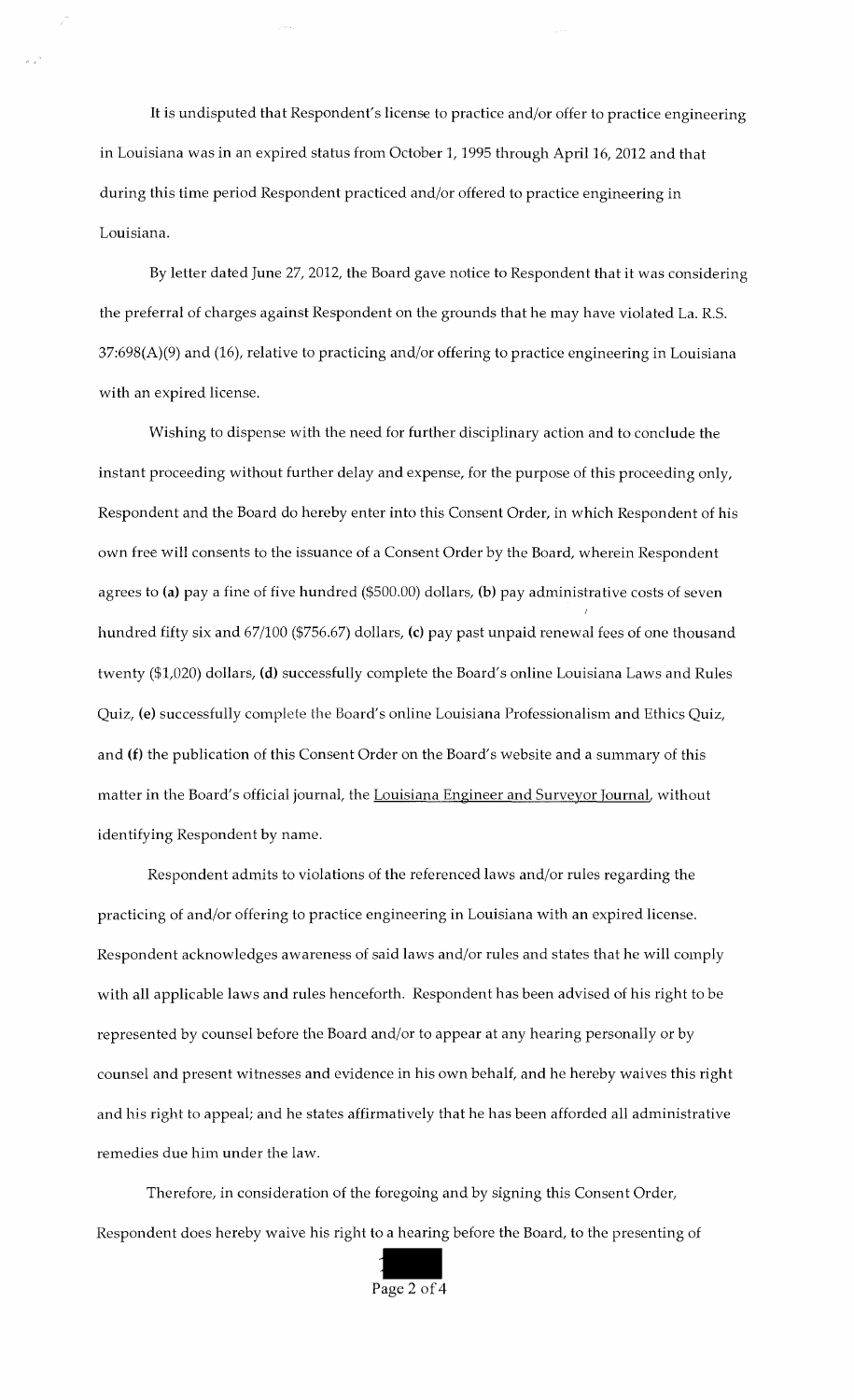evidence and witnesses in his behalf, to Findings of Fact and Conclusions of Law in this case, and to judicial review of this Consent Order.

Respondent hereby represents (a) that he fully understands the meaning and intent of this Consent Order, including but not limited to its final and binding effect, (b) that he has voluntarily entered into this Consent Order and that no other promise or agreement of any kind has been made to or with him by any person whatsoever to cause the execution of this instrument and (c) that the sanctions set forth in this Consent Order do not prevent the Board from taking further disciplinary or enforcement action against Respondent on matters not specifically addressed in this Consent Order.

WHEREFORE, the Louisiana Professional Engineering and Land Surveying Board and Respondent agree that:

1. Respondent shall pay a fine of five hundred (\$500.00) dollars, which shall be tendered to the Board by certified check payable to the Board, due upon the signing of this Consent Order; and

2. Respondent shall pay administrative costs seven hundred fifty six and 67/100 (\$756.67) dollars, which shall be tendered to the Board by certified check payable to the Board, due upon the signing of this Consent Order; and

3. Respondent shall pay past unpaid renewal fees of one thousand twenty (\$1,020) dollars, which shall be tendered to the Board by certified check payable to the Board, due upon the signing of this Consent Order; and

4. Respondent shall successfully complete the Board's online Louisiana Laws and Rules Quiz with a score of 90% or higher and return it to the Board within sixty (60) days of the effective date of this Consent Order; and

5. Respondent shall successfully complete the Board's online Louisiana Professionalism and Ethics Quiz with a score of 90% or higher and return it to the Board within sixty (60) days of the effective date of this Consent Order; and

6. This Consent Order shall be published on the Board's website and a summary of this matter shall be printed in the official journal of the Board, the Louisiana Engineer and Surveyor Journal, without identifying Respondent by name; and

Page 3 of 4